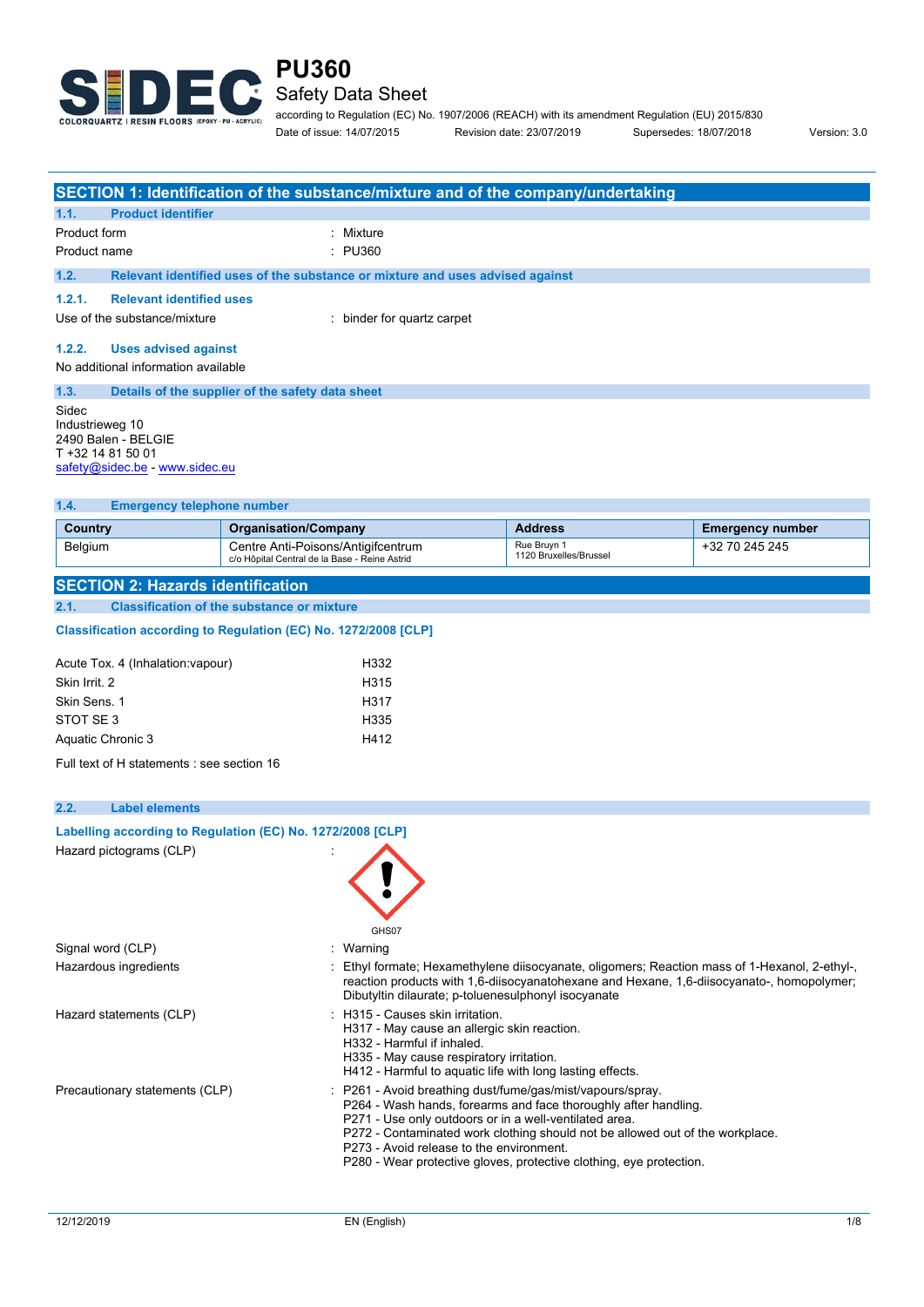# Safety Data Sheet

according to Regulation (EC) No. 1907/2006 (REACH) with its amendment Regulation (EU) 2015/830

| 2.3.           | <b>Other hazards</b>                                               |                                                                                                                                                                                                                              |
|----------------|--------------------------------------------------------------------|------------------------------------------------------------------------------------------------------------------------------------------------------------------------------------------------------------------------------|
|                | Adverse physicochemical, human health and<br>environmental effects | Toxic if inhaled. Causes skin irritation. May cause an allergic skin reaction. May damage<br>fertility. May damage the unborn child. May cause respiratory irritation. Harmful to aguatic life<br>with long lasting effects. |
| classification | Other hazards not contributing to the                              | None, to our knowledge.                                                                                                                                                                                                      |

## **SECTION 3: Composition/information on ingredients**

#### **3.1. Substances**

Not applicable

### **3.2. Mixtures**

| <b>Name</b>                                                                                                                          | <b>Product identifier</b>                                                                               | $\frac{9}{6}$   | <b>Classification according to</b><br><b>Regulation (EC) No.</b><br>1272/2008 [CLP]                                                                        |
|--------------------------------------------------------------------------------------------------------------------------------------|---------------------------------------------------------------------------------------------------------|-----------------|------------------------------------------------------------------------------------------------------------------------------------------------------------|
| Reaction mass of 1-Hexanol, 2-ethyl-, reaction products with<br>1,6-diisocyanatohexane and Hexane, 1,6-diisocyanato-,<br>homopolymer | (EC-No.) 939-549-4<br>(REACH-no) 01-2119980939-13                                                       | $70 - 90$       | Acute Tox. 4 (Inhalation), H332<br>Skin Irrit. 2, H315<br>Skin Sens. 1B, H317<br>STOT SE 3. H335                                                           |
| Hexamethylene diisocyanate, oligomers                                                                                                | (CAS-No.) 28182-81-2<br>(EC-No.) 931-274-8<br>(REACH-no) 01-2119485796-17                               | $5 - 25$        | Acute Tox. 4 (Inhalation), H332<br>Skin Sens. 1, H317<br>STOT SE 3. H335                                                                                   |
| p-toluenesulphonyl isocyanate                                                                                                        | (CAS-No.) 4083-64-1<br>(EC-No.) 223-810-8<br>(EC Index-No.) 615-012-00-7<br>(REACH-no) 01-2119980050-47 | $0.25 - 0.3$    | Resp. Sens. 1, H334<br>Skin Irrit. 2, H315<br>Eye Irrit. 2, H319<br>STOT SE 3, H335                                                                        |
| Dibutyltin dilaurate                                                                                                                 | (CAS-No.) 77-58-7<br>(EC-No.) 201-039-8<br>(EC Index-No.) 050-030-00-3<br>(REACH-no) 01-2119496068-27   | $0.2871 - 0.29$ | <b>Skin Corr. 1. H314</b><br><b>Skin Sens. 1, H317</b><br>Muta. 2, H341<br>Repr. 1B, H360<br>STOT SE 1, H370<br>STOT RE 1, H372<br>Aquatic Chronic 1, H410 |

| Specific concentration limits: |  |
|--------------------------------|--|
|                                |  |

| <b>Name</b>                   | <b>Product identifier</b>                                                                               | Specific concentration limits                                                                               |
|-------------------------------|---------------------------------------------------------------------------------------------------------|-------------------------------------------------------------------------------------------------------------|
| p-toluenesulphonyl isocyanate | (CAS-No.) 4083-64-1<br>(EC-No.) 223-810-8<br>(EC Index-No.) 615-012-00-7<br>(REACH-no) 01-2119980050-47 | $(5 = C < 100)$ Skin Irrit. 2, H315<br>$(5 = C < 100)$ STOT SE 3, H335<br>(5 =< C < 100) Eye Irrit. 2, H319 |

#### Full text of H-statements: see section 16

|                   | <b>SECTION 4: First aid measures</b>                                     |                                                                                                                                                             |
|-------------------|--------------------------------------------------------------------------|-------------------------------------------------------------------------------------------------------------------------------------------------------------|
| 4.1.              | <b>Description of first aid measures</b>                                 |                                                                                                                                                             |
|                   | First-aid measures general                                               | Remove contaminated clothes.                                                                                                                                |
|                   | First-aid measures after inhalation                                      | If breathing is difficult, remove victim to fresh air and keep at rest in a position comfortable for<br>breathing. If you feel unwell, seek medical advice. |
|                   | First-aid measures after skin contact                                    | Gently wash with plenty of soap and water.                                                                                                                  |
|                   | First-aid measures after eye contact                                     | Consult an eye specialist. Irrigate copiously with clean, fresh water for at least 15 minutes,<br>holding the eyelids apart.                                |
|                   | First-aid measures after ingestion                                       | Rinse mouth. Drink plenty of water. Immediately call a POISON CENTER or doctor.                                                                             |
| 4.2.              | Most important symptoms and effects, both acute and delayed              |                                                                                                                                                             |
|                   | No additional information available                                      |                                                                                                                                                             |
| 4.3.              |                                                                          | Indication of any immediate medical attention and special treatment needed                                                                                  |
|                   | In all cases of doubt, or when symptoms persist, seek medical attention. |                                                                                                                                                             |
|                   | <b>SECTION 5: Firefighting measures</b>                                  |                                                                                                                                                             |
| 5.1.              | <b>Extinguishing media</b>                                               |                                                                                                                                                             |
|                   | Suitable extinguishing media                                             | : extinguishing powder. Foam.                                                                                                                               |
| 5.2.              | Special hazards arising from the substance or mixture                    |                                                                                                                                                             |
| fire              | Hazardous decomposition products in case of                              | : Toxic vapours are released.                                                                                                                               |
| 5.3.              | <b>Advice for firefighters</b>                                           |                                                                                                                                                             |
| Other information | Protection during firefighting                                           | Positive pressure self-contained breathing apparatus (SCBA).<br>Provision to contain effluent from fire extinguishing.                                      |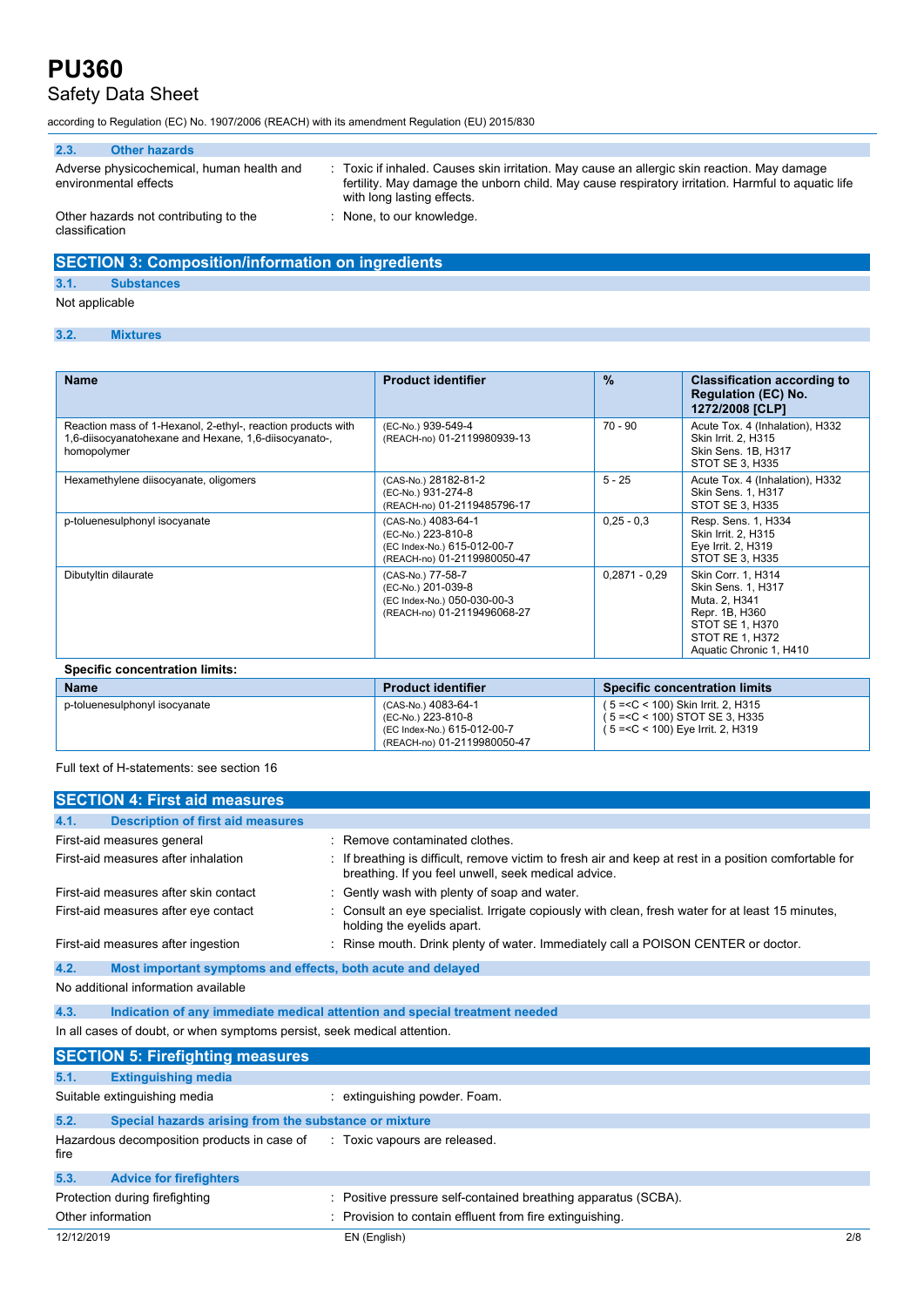## Safety Data Sheet

according to Regulation (EC) No. 1907/2006 (REACH) with its amendment Regulation (EU) 2015/830

|                 | <b>SECTION 6: Accidental release measures</b>                                |                                                                                                                                 |
|-----------------|------------------------------------------------------------------------------|---------------------------------------------------------------------------------------------------------------------------------|
| 6.1.            | Personal precautions, protective equipment and emergency procedures          |                                                                                                                                 |
|                 | General measures                                                             | : Wear suitable protective clothing.                                                                                            |
| 6.1.1.          | For non-emergency personnel<br>No additional information available           |                                                                                                                                 |
| 6.1.2.          | For emergency responders                                                     |                                                                                                                                 |
|                 | No additional information available                                          |                                                                                                                                 |
| 6.2.            | <b>Environmental precautions</b>                                             |                                                                                                                                 |
|                 | Prevent entry to sewers and public waters. Prevent soil and water pollution. |                                                                                                                                 |
| 6.3.            | Methods and material for containment and cleaning up                         |                                                                                                                                 |
| For containment |                                                                              | : Large amounts: Pump up the product into a suitably labelled spare container.                                                  |
|                 | Methods for cleaning up                                                      | Soak up with inert absorbent material (for example sand, sawdust, a universal binder, silica<br>gel).                           |
| 6.4.            | <b>Reference to other sections</b>                                           |                                                                                                                                 |
|                 |                                                                              | Concerning disposal elimination after cleaning, see section 13. Concerning personal protective equipment to use, see section 8. |
|                 | <b>SECTION 7: Handling and storage</b>                                       |                                                                                                                                 |
| 7.1.            | <b>Precautions for safe handling</b>                                         |                                                                                                                                 |

| Precautions for safe handling                                        | : Use only outdoors or in a well-ventilated area. Avoid breathing vapours. Do not get in eyes, on<br>skin, or on clothing. Use personal protective equipment as required. Do not handle until all<br>safety precautions have been read and understood. Do not expose pregnant or breastfeeding<br>women. Do not expose particularly sensitive persons at risk. |
|----------------------------------------------------------------------|----------------------------------------------------------------------------------------------------------------------------------------------------------------------------------------------------------------------------------------------------------------------------------------------------------------------------------------------------------------|
| Hygiene measures                                                     | : Contaminated work clothing should not be allowed out of the workplace. Wash contaminated<br>clothing before reuse. Do not eat, drink or smoke when using this product. Always wash hands<br>after handling the product.                                                                                                                                      |
| 7.2.<br>Conditions for safe storage, including any incompatibilities |                                                                                                                                                                                                                                                                                                                                                                |
| Storage conditions                                                   | : Store in dry, cool, well-ventilated area. Keep container tightly closed. Protect from moisture.                                                                                                                                                                                                                                                              |
| Incompatible products                                                | : Water Amines alcohols.                                                                                                                                                                                                                                                                                                                                       |
| Storage area                                                         | : Store in a dry, cool area.                                                                                                                                                                                                                                                                                                                                   |
| Special rules on packaging                                           | Keep only in original container.                                                                                                                                                                                                                                                                                                                               |

#### **7.3. Specific end use(s)**

No additional information available

### **SECTION 8: Exposure controls/personal protection**

|--|

| p-toluenesulphonyl isocyanate (4083-64-1) |                                       |                          |
|-------------------------------------------|---------------------------------------|--------------------------|
| United Kingdom                            | WEL TWA (mg/m <sup>3</sup> )          | $0,02 \,\mathrm{mg/m^3}$ |
| United Kingdom                            | WEL STEL (mg/m <sup>3</sup> )         | $0,07 \,\mathrm{mg/m^3}$ |
| Dibutyltin dilaurate (77-58-7)            |                                       |                          |
| Belgium                                   | Limit value $(mg/m3)$                 | $0,1 \,\mathrm{mg/m^3}$  |
| Belgium                                   | Short time value (mg/m <sup>3</sup> ) | $0,2 \,\mathrm{mg/m^3}$  |
| France                                    | VME (mg/m <sup>3</sup> )              | $0.1 \text{ mg/m}^3$     |
| France                                    | $VLE$ (mg/m <sup>3</sup> )            | $0,2 \,\mathrm{mg/m^3}$  |
| United Kingdom                            | WEL TWA (mg/m <sup>3</sup> )          | $0.1 \text{ mg/m}^3$     |
| United Kingdom                            | WEL STEL (mg/m <sup>3</sup> )         | $0.2 \,\mathrm{mq/m^3}$  |
| USA - ACGIH                               | ACGIH TWA (mg/m <sup>3</sup> )        | $0,1 \,\mathrm{mg/m^3}$  |
| USA - ACGIH                               | ACGIH STEL (mg/m <sup>3</sup> )       | $0.2 \,\mathrm{mq/m^3}$  |

### **8.2. Exposure controls**

Appropriate engineering controls : Avoid contact with skin and eyes. Do not breathe dust. Provide adequate ventilation to minimize dust concentrations.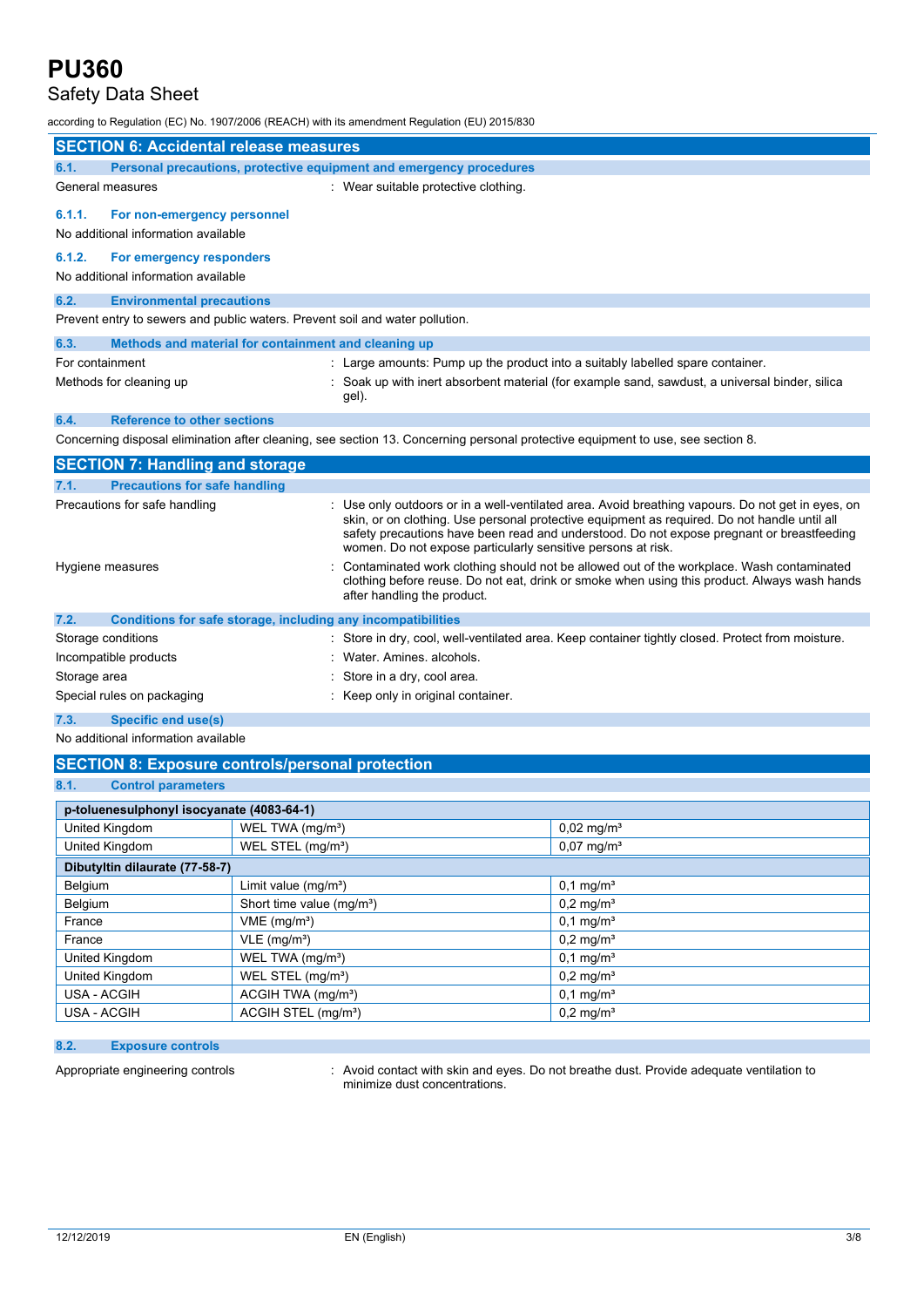# Safety Data Sheet

| according to Regulation (EC) No. 1907/2006 (REACH) with its amendment Regulation (EU) 2015/830 |
|------------------------------------------------------------------------------------------------|
|------------------------------------------------------------------------------------------------|

| Hand protection          | : Wear suitable gloves tested to $EN374$ . ( $>=30$ min). Breakthrough time : refer to the<br>recommendations of the supplier. Recommended materials. Butyl rubber gloves. (>= 7 mm) |
|--------------------------|--------------------------------------------------------------------------------------------------------------------------------------------------------------------------------------|
| Eye protection           | : Protective goggles. EN 166                                                                                                                                                         |
| Skin and body protection | : Wear suitable protective clothing. like: Chemical resistant apron. Boots                                                                                                           |
| Respiratory protection   | Extra personal protection: A/P2 filter respirator for organic vapour and harmful dust                                                                                                |

### **SECTION 9: Physical and chemical properties**

| $:$ Liquid<br>: Cloudy.<br>: Colourless.<br>characteristic.<br>: No data available<br>No data available<br>: No data available<br>Relative evaporation rate (butylacetate=1)<br>: Not applicable<br>: No data available<br>Boiling point<br>No data available<br>: No data available<br>: No data available<br>Decomposition temperature<br>No data available<br>: Not applicable<br>: No data available<br>Relative vapour density at 20 °C<br>No data available<br>No data available<br>: 1,107 g/cm <sup>3</sup><br>Insoluble in water.<br>No data available<br>No data available<br>600 - 1000 mPa·s | 9.1.<br>Information on basic physical and chemical properties |                   |
|----------------------------------------------------------------------------------------------------------------------------------------------------------------------------------------------------------------------------------------------------------------------------------------------------------------------------------------------------------------------------------------------------------------------------------------------------------------------------------------------------------------------------------------------------------------------------------------------------------|---------------------------------------------------------------|-------------------|
|                                                                                                                                                                                                                                                                                                                                                                                                                                                                                                                                                                                                          | Physical state                                                |                   |
|                                                                                                                                                                                                                                                                                                                                                                                                                                                                                                                                                                                                          | Appearance                                                    |                   |
|                                                                                                                                                                                                                                                                                                                                                                                                                                                                                                                                                                                                          | Colour                                                        |                   |
|                                                                                                                                                                                                                                                                                                                                                                                                                                                                                                                                                                                                          | Odour                                                         |                   |
|                                                                                                                                                                                                                                                                                                                                                                                                                                                                                                                                                                                                          | Odour threshold                                               |                   |
|                                                                                                                                                                                                                                                                                                                                                                                                                                                                                                                                                                                                          | pH                                                            |                   |
|                                                                                                                                                                                                                                                                                                                                                                                                                                                                                                                                                                                                          |                                                               |                   |
|                                                                                                                                                                                                                                                                                                                                                                                                                                                                                                                                                                                                          | Melting point                                                 |                   |
|                                                                                                                                                                                                                                                                                                                                                                                                                                                                                                                                                                                                          | Freezing point                                                |                   |
|                                                                                                                                                                                                                                                                                                                                                                                                                                                                                                                                                                                                          |                                                               |                   |
|                                                                                                                                                                                                                                                                                                                                                                                                                                                                                                                                                                                                          | Flash point                                                   |                   |
|                                                                                                                                                                                                                                                                                                                                                                                                                                                                                                                                                                                                          | Auto-ignition temperature                                     |                   |
|                                                                                                                                                                                                                                                                                                                                                                                                                                                                                                                                                                                                          |                                                               |                   |
|                                                                                                                                                                                                                                                                                                                                                                                                                                                                                                                                                                                                          | Flammability (solid, gas)                                     |                   |
|                                                                                                                                                                                                                                                                                                                                                                                                                                                                                                                                                                                                          | Vapour pressure                                               |                   |
|                                                                                                                                                                                                                                                                                                                                                                                                                                                                                                                                                                                                          |                                                               |                   |
|                                                                                                                                                                                                                                                                                                                                                                                                                                                                                                                                                                                                          | Relative density                                              |                   |
|                                                                                                                                                                                                                                                                                                                                                                                                                                                                                                                                                                                                          | Density                                                       |                   |
|                                                                                                                                                                                                                                                                                                                                                                                                                                                                                                                                                                                                          | Solubility                                                    |                   |
|                                                                                                                                                                                                                                                                                                                                                                                                                                                                                                                                                                                                          | Log Pow                                                       |                   |
|                                                                                                                                                                                                                                                                                                                                                                                                                                                                                                                                                                                                          | Viscosity, kinematic                                          |                   |
|                                                                                                                                                                                                                                                                                                                                                                                                                                                                                                                                                                                                          | Viscosity, dynamic                                            |                   |
|                                                                                                                                                                                                                                                                                                                                                                                                                                                                                                                                                                                                          | <b>Explosive properties</b>                                   | No data available |
| Oxidising properties<br>No data available                                                                                                                                                                                                                                                                                                                                                                                                                                                                                                                                                                |                                                               |                   |
| <b>Explosive limits</b><br>: No data available                                                                                                                                                                                                                                                                                                                                                                                                                                                                                                                                                           |                                                               |                   |

### **9.2. Other information**

No additional information available

| <b>SECTION 10: Stability and reactivity</b>        |                                                                                                     |  |
|----------------------------------------------------|-----------------------------------------------------------------------------------------------------|--|
| 10.1.<br><b>Reactivity</b>                         |                                                                                                     |  |
|                                                    | To our knowledge, the product does not present any particular risk, under normal conditions of use. |  |
| 10.2.<br><b>Chemical stability</b>                 |                                                                                                     |  |
| Stable under normal conditions.                    |                                                                                                     |  |
| <b>Possibility of hazardous reactions</b><br>10.3. |                                                                                                     |  |
| water, amines and alcohol's.                       |                                                                                                     |  |
| <b>Conditions to avoid</b><br>10.4.                |                                                                                                     |  |
| Water, humidity.                                   |                                                                                                     |  |
| 10.5.<br><b>Incompatible materials</b>             |                                                                                                     |  |
| water, amines and alcohol's.                       |                                                                                                     |  |
| <b>Hazardous decomposition products</b><br>10.6.   |                                                                                                     |  |
| None under normal use.                             |                                                                                                     |  |
| <b>SECTION 11: Toxicological information</b>       |                                                                                                     |  |
| Information on toxicological effects<br>11.1.      |                                                                                                     |  |
| Acute toxicity                                     | : Harmful if inhaled.                                                                               |  |

| <b>PU360</b>  |              |     |
|---------------|--------------|-----|
| LD50 oral rat | 2000 mg/kg   |     |
| 12/12/2019    | EN (English) | 4/8 |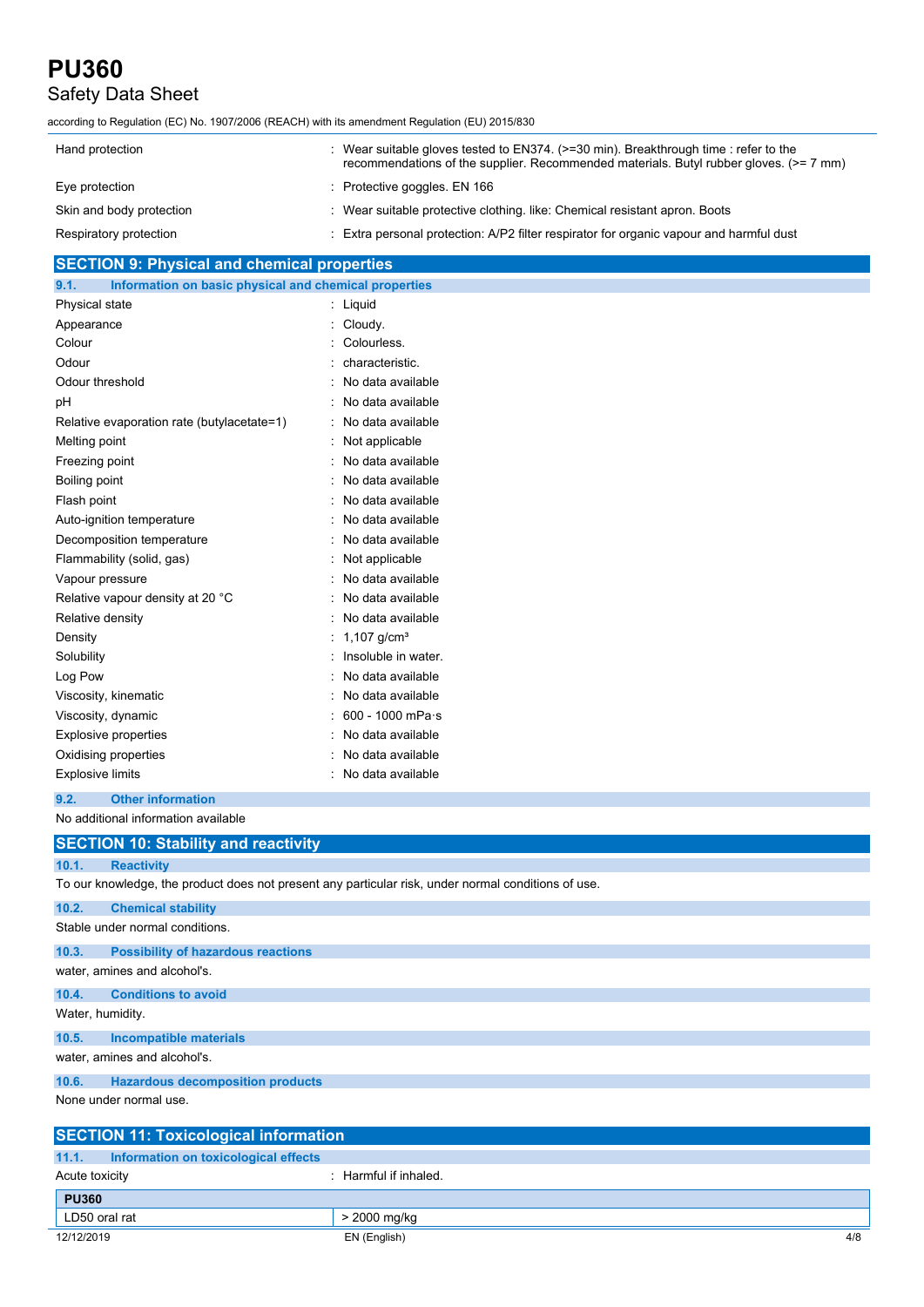# Safety Data Sheet

according to Regulation (EC) No. 1907/2006 (REACH) with its amendment Regulation (EU) 2015/830

| <b>PU360</b>                              |                                                                                                                                |  |  |
|-------------------------------------------|--------------------------------------------------------------------------------------------------------------------------------|--|--|
| LC50 inhalation rat (mg/l)                | $0,1 - 0,5$ mg/l/4h                                                                                                            |  |  |
| ATE CLP (vapours)                         | 11 mg/l/4 $h$                                                                                                                  |  |  |
|                                           | Reaction mass of 1-Hexanol, 2-ethyl-, reaction products with 1,6-diisocyanatohexane and Hexane, 1,6-diisocyanato-, homopolymer |  |  |
| LC50 inhalation rat (mg/l)                | $0,264$ mg/l/4h                                                                                                                |  |  |
| p-toluenesulphonyl isocyanate (4083-64-1) |                                                                                                                                |  |  |
| LD50 oral rat                             | 2330 mg/kg bodyweight                                                                                                          |  |  |
| LD50 dermal rat                           | > 2000 mg/kg bodyweight                                                                                                        |  |  |
| Dibutyltin dilaurate (77-58-7)            |                                                                                                                                |  |  |
| LD50 oral rat                             | 2071 mg/kg bodyweight                                                                                                          |  |  |
| LD50 dermal rat                           | > 2000 mg/kg bodyweight                                                                                                        |  |  |
| Skin corrosion/irritation                 | Causes skin irritation.                                                                                                        |  |  |
| Serious eye damage/irritation             | Not classified<br>$\sim$                                                                                                       |  |  |
| Respiratory or skin sensitisation         | May cause an allergic skin reaction.                                                                                           |  |  |
| Germ cell mutagenicity                    | Not classified                                                                                                                 |  |  |
| Carcinogenicity                           | Not classified                                                                                                                 |  |  |
| Reproductive toxicity                     | Not classified                                                                                                                 |  |  |
| STOT-single exposure                      | May cause respiratory irritation.                                                                                              |  |  |
| STOT-repeated exposure                    | Not classified                                                                                                                 |  |  |
| Aspiration hazard                         | Not classified                                                                                                                 |  |  |

### **SECTION 12: Ecological information**

| 12.1.<br><b>Toxicity</b>                  |              |  |
|-------------------------------------------|--------------|--|
| <b>PU360</b>                              |              |  |
| LC50 fish 1                               | $> 100$ mg/l |  |
| EC50 Daphnia 1                            | $> 100$ mg/l |  |
| EC50 72h algae (1)                        | $> 100$ mg/l |  |
| p-toluenesulphonyl isocyanate (4083-64-1) |              |  |
| LC50 fish 1                               | $>45$ mg/l   |  |
| EC50 Daphnia 1                            | $> 100$ mg/l |  |
| ErC50 (algae)                             | 30 mg/l      |  |
| Dibutyltin dilaurate (77-58-7)            |              |  |
| EC50 Daphnia 1                            | $< 463$ µg/l |  |
| ErC50 (algae)                             | $> 1$ mg/l   |  |

### **12.2. Persistence and degradability**

#### No additional information available

#### **12.3. Bioaccumulative potential**

| p-toluenesulphonyl isocyanate (4083-64-1) |            |  |
|-------------------------------------------|------------|--|
| Log Pow                                   | 0,6        |  |
| Dibutyltin dilaurate (77-58-7)            |            |  |
| BCF fish 1                                | $31 - 813$ |  |
| Log Pow                                   | 4.44       |  |
| 12.4.<br><b>Mobility in soil</b>          |            |  |

No additional information available

| 12.5.<br><b>Results of PBT and vPvB assessment</b> |                                                                                                                                                                                 |
|----------------------------------------------------|---------------------------------------------------------------------------------------------------------------------------------------------------------------------------------|
| Component                                          |                                                                                                                                                                                 |
| Dibutyltin dilaurate (77-58-7)                     | This substance/mixture does not meet the PBT criteria of REACH regulation, annex XIII<br>This substance/mixture does not meet the vPvB criteria of REACH regulation, annex XIII |
| p-toluenesulphonyl isocyanate (4083-64-1)          | This substance/mixture does not meet the PBT criteria of REACH regulation, annex XIII<br>This substance/mixture does not meet the vPvB criteria of REACH regulation, annex XIII |

## **12.6. Other adverse effects**

No additional information available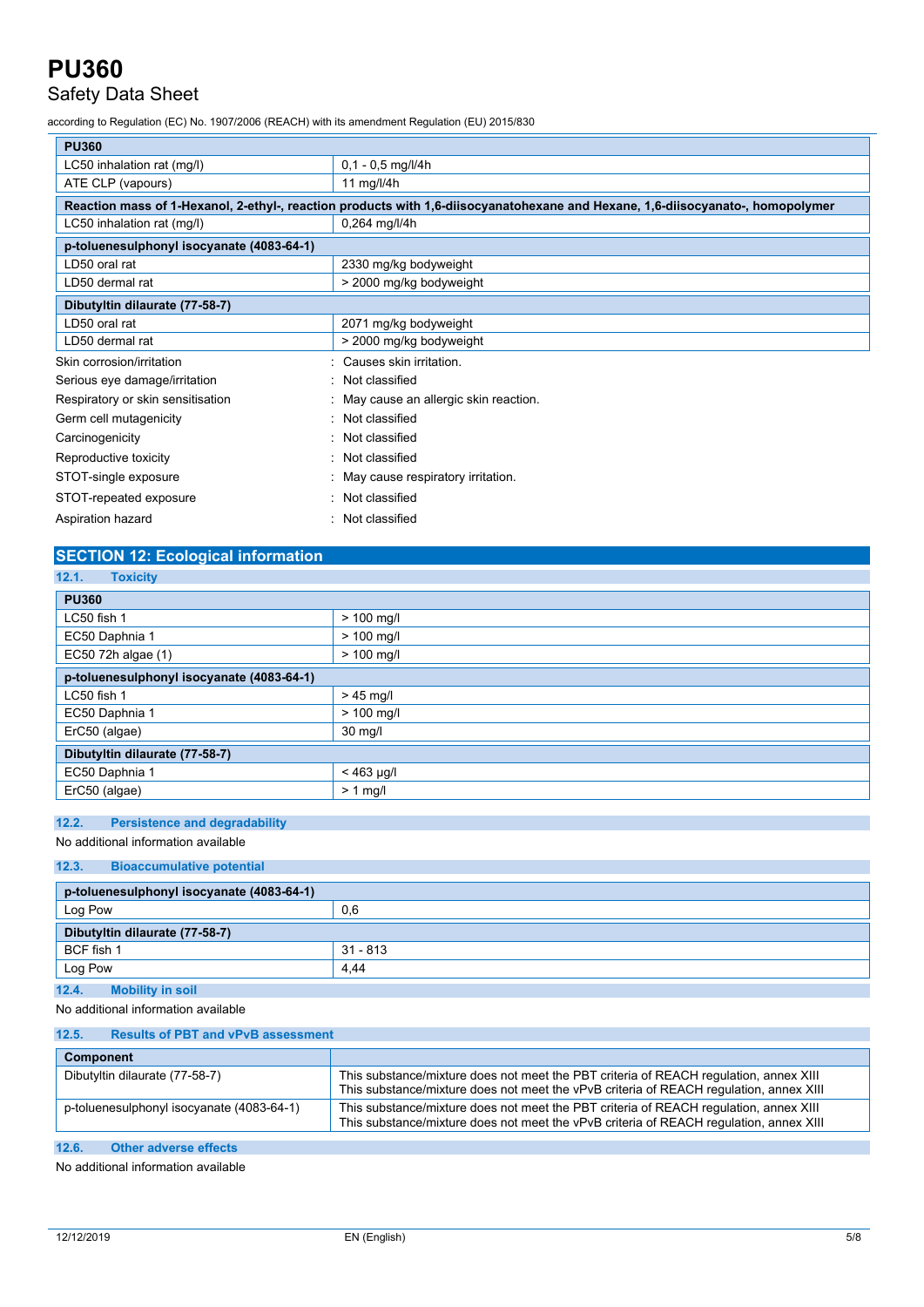# Safety Data Sheet

according to Regulation (EC) No. 1907/2006 (REACH) with its amendment Regulation (EU) 2015/830

| <b>SECTION 13: Disposal considerations</b>                   |                                                                      |
|--------------------------------------------------------------|----------------------------------------------------------------------|
| <b>Waste treatment methods</b><br>13.1.                      |                                                                      |
| Regional legislation (waste)                                 | : Ensure all national/local regulations are observed.                |
| Waste treatment methods                                      | : This material and its container must be disposed of in a safe way. |
| <b>SECTION 14: Transport information</b>                     |                                                                      |
| In accordance with ADR / RID / IMDG / IATA / ADN             |                                                                      |
|                                                              |                                                                      |
| 14.1.<br><b>UN number</b>                                    |                                                                      |
| Not regulated for transport<br>14.2.                         |                                                                      |
| <b>UN proper shipping name</b><br>Proper Shipping Name (ADR) | : Not applicable                                                     |
| Proper Shipping Name (IMDG)                                  | Not applicable                                                       |
| Proper Shipping Name (IATA)                                  | Not applicable                                                       |
| Proper Shipping Name (ADN)                                   | Not applicable                                                       |
| Proper Shipping Name (RID)                                   | : Not applicable                                                     |
| 14.3.<br><b>Transport hazard class(es)</b>                   |                                                                      |
| <b>ADR</b>                                                   |                                                                      |
| Transport hazard class(es) (ADR)                             | : Not applicable                                                     |
|                                                              |                                                                      |
| <b>IMDG</b>                                                  |                                                                      |
| Transport hazard class(es) (IMDG)                            | : Not applicable                                                     |
|                                                              |                                                                      |
| <b>IATA</b>                                                  |                                                                      |
| Transport hazard class(es) (IATA)                            | : Not applicable                                                     |
|                                                              |                                                                      |
| <b>ADN</b>                                                   |                                                                      |
| Transport hazard class(es) (ADN)                             | : Not applicable                                                     |
|                                                              |                                                                      |
| <b>RID</b>                                                   |                                                                      |
| Transport hazard class(es) (RID)                             | : Not applicable                                                     |
| 14.4.<br><b>Packing group</b>                                |                                                                      |
| Packing group (ADR)                                          | : Not applicable                                                     |
| Packing group (IMDG)                                         | Not applicable                                                       |
| Packing group (IATA)                                         | Not applicable                                                       |
| Packing group (ADN)                                          | Not applicable                                                       |
| Packing group (RID)                                          | Not applicable                                                       |
| 14.5.<br><b>Environmental hazards</b>                        |                                                                      |
| Dangerous for the environment                                | : No                                                                 |
| Marine pollutant                                             | : No                                                                 |
| Other information                                            | : No supplementary information available                             |
|                                                              |                                                                      |
| 14.6.<br><b>Special precautions for user</b>                 |                                                                      |
| - Overland transport                                         |                                                                      |
| No data available                                            |                                                                      |
| - Transport by sea                                           |                                                                      |
| No data available                                            |                                                                      |
|                                                              |                                                                      |
| - Air transport                                              |                                                                      |
| No data available                                            |                                                                      |
| - Inland waterway transport                                  |                                                                      |
| Carriage prohibited (ADN)                                    | $:$ No                                                               |
| Not subject to ADN                                           | : No                                                                 |
| - Rail transport                                             |                                                                      |
| Carriage prohibited (RID)                                    | : No                                                                 |
|                                                              |                                                                      |
| 12/12/2019                                                   | EN (English)<br>6/8                                                  |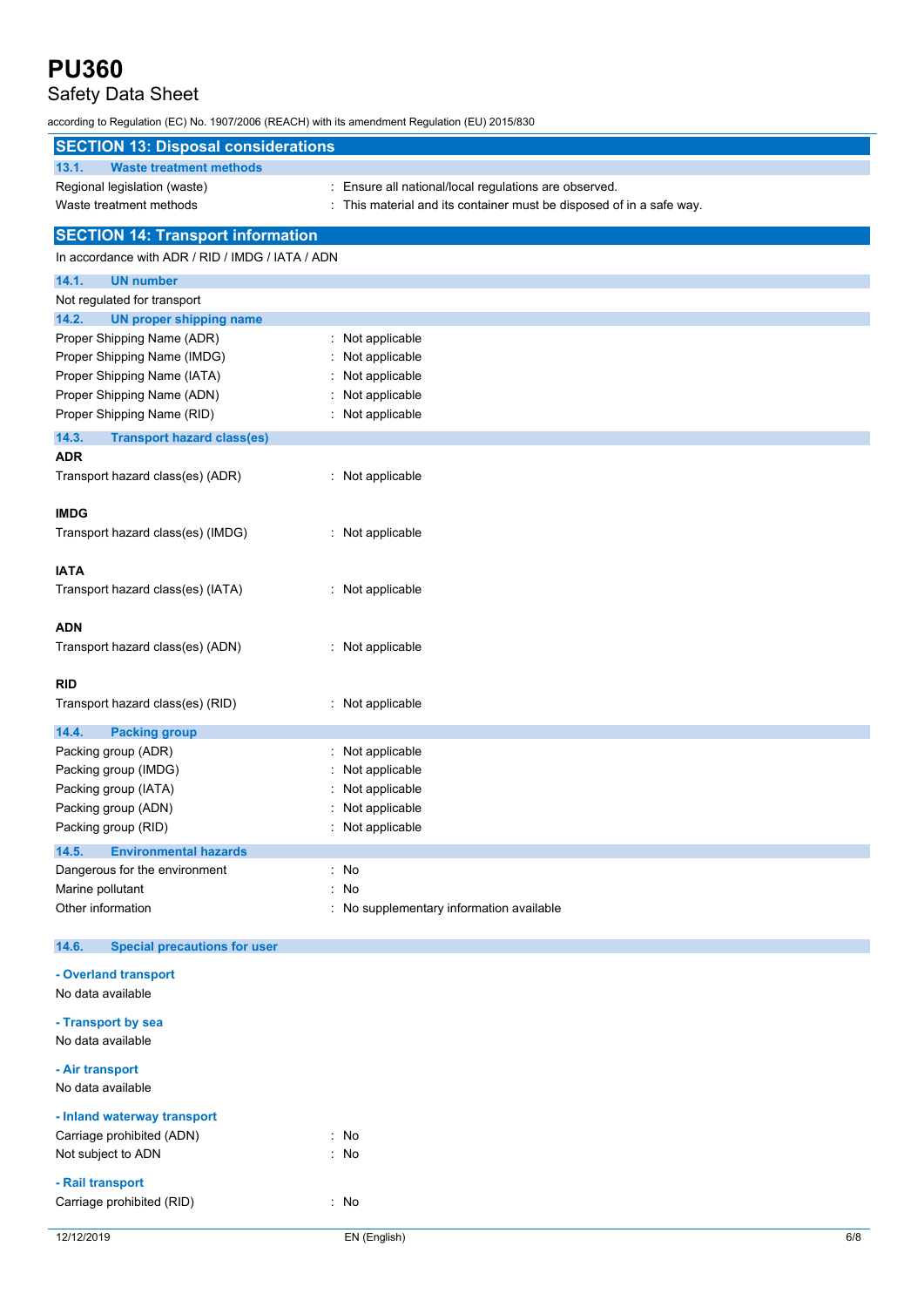## Safety Data Sheet

according to Regulation (EC) No. 1907/2006 (REACH) with its amendment Regulation (EU) 2015/830

| 14.7.                                                                                | Transport in bulk according to Annex II of MARPOL 73/78 and the IBC Code                                                                                                                                                                                                                                                                                                                                              |  |  |
|--------------------------------------------------------------------------------------|-----------------------------------------------------------------------------------------------------------------------------------------------------------------------------------------------------------------------------------------------------------------------------------------------------------------------------------------------------------------------------------------------------------------------|--|--|
| Not applicable                                                                       |                                                                                                                                                                                                                                                                                                                                                                                                                       |  |  |
| <b>SECTION 15: Regulatory information</b>                                            |                                                                                                                                                                                                                                                                                                                                                                                                                       |  |  |
| 15.1.                                                                                | Safety, health and environmental regulations/legislation specific for the substance or mixture                                                                                                                                                                                                                                                                                                                        |  |  |
| 15.1.1.<br><b>EU-Regulations</b>                                                     |                                                                                                                                                                                                                                                                                                                                                                                                                       |  |  |
| Contains no REACH substances with Annex XVII restrictions                            |                                                                                                                                                                                                                                                                                                                                                                                                                       |  |  |
| Contains no substance on the REACH candidate list                                    |                                                                                                                                                                                                                                                                                                                                                                                                                       |  |  |
| Contains no REACH Annex XIV substances                                               |                                                                                                                                                                                                                                                                                                                                                                                                                       |  |  |
|                                                                                      |                                                                                                                                                                                                                                                                                                                                                                                                                       |  |  |
| 15.1.2.<br><b>National regulations</b>                                               |                                                                                                                                                                                                                                                                                                                                                                                                                       |  |  |
| Germany                                                                              |                                                                                                                                                                                                                                                                                                                                                                                                                       |  |  |
| Reference to AwSV                                                                    | Water hazard class (WGK) 3, Highly hazardous to water (Classification according to AwSV,<br>Annex 1)                                                                                                                                                                                                                                                                                                                  |  |  |
| 12th Ordinance Implementing the Federal<br>Immission Control Act - 12. BlmSchV       | : Is not subject of the 12. BlmSchV (Hazardous Incident Ordinance)                                                                                                                                                                                                                                                                                                                                                    |  |  |
| <b>Netherlands</b>                                                                   |                                                                                                                                                                                                                                                                                                                                                                                                                       |  |  |
| SZW-lijst van kankerverwekkende stoffen                                              | : None of the components are listed                                                                                                                                                                                                                                                                                                                                                                                   |  |  |
| SZW-lijst van mutagene stoffen                                                       | : None of the components are listed                                                                                                                                                                                                                                                                                                                                                                                   |  |  |
| NIET-limitatieve lijst van voor de voortplanting<br>giftige stoffen - Borstvoeding   | : None of the components are listed                                                                                                                                                                                                                                                                                                                                                                                   |  |  |
| NIET-limitatieve lijst van voor de voortplanting<br>giftige stoffen - Vruchtbaarheid | : None of the components are listed                                                                                                                                                                                                                                                                                                                                                                                   |  |  |
| NIET-limitatieve lijst van voor de voortplanting<br>giftige stoffen - Ontwikkeling   | : None of the components are listed                                                                                                                                                                                                                                                                                                                                                                                   |  |  |
| <b>Denmark</b>                                                                       |                                                                                                                                                                                                                                                                                                                                                                                                                       |  |  |
| Recommendations Danish Regulation                                                    | : Young people below the age of 18 years are not allowed to use the product<br>Persons suffering from asthma or eczema and persons who have chronic lung diseases, skin<br>or respiratory allergies to isocyanates should not work with the material<br>The requirements from the Danish Working Environment Authorities regarding work with epoxy<br>resins and isocyanates must be observed during use and disposal |  |  |
| 15.2.<br><b>Chemical safety assessment</b>                                           |                                                                                                                                                                                                                                                                                                                                                                                                                       |  |  |

No additional information available

### **SECTION 16: Other information**

### Full text of H- and EUH-statements:

| Acute Tox. 4 (Inhalation)         | Acute toxicity (inhal.), Category 4                                                        |
|-----------------------------------|--------------------------------------------------------------------------------------------|
| Acute Tox. 4 (Inhalation: vapour) | Acute toxicity (inhalation: vapour) Category 4                                             |
| Aquatic Chronic 1                 | Hazardous to the aquatic environment - Chronic Hazard, Category 1                          |
| Aquatic Chronic 3                 | Hazardous to the aquatic environment - Chronic Hazard, Category 3                          |
| Eye Irrit. 2                      | Serious eye damage/eye irritation, Category 2                                              |
| Muta. 2                           | Germ cell mutagenicity, Category 2                                                         |
| Repr. 1B                          | Reproductive toxicity, Category 1B                                                         |
| Resp. Sens. 1                     | Respiratory sensitisation, Category 1                                                      |
| Skin Corr. 1                      | Skin corrosion/irritation, Category 1                                                      |
| Skin Irrit. 2                     | Skin corrosion/irritation, Category 2                                                      |
| Skin Sens. 1                      | Skin sensitisation, Category 1                                                             |
| Skin Sens, 1B                     | Skin sensitisation, category 1B                                                            |
| STOT RE1                          | Specific target organ toxicity - Repeated exposure, Category 1                             |
| STOT SE 1                         | Specific target organ toxicity — Single exposure, Category 1                               |
| STOT SE 3                         | Specific target organ toxicity — Single exposure, Category 3, Respiratory tract irritation |
| H314                              | Causes severe skin burns and eye damage.                                                   |
| H315                              | Causes skin irritation.                                                                    |
| H317                              | May cause an allergic skin reaction.                                                       |
| H319                              | Causes serious eye irritation.                                                             |
| H332                              | Harmful if inhaled.                                                                        |